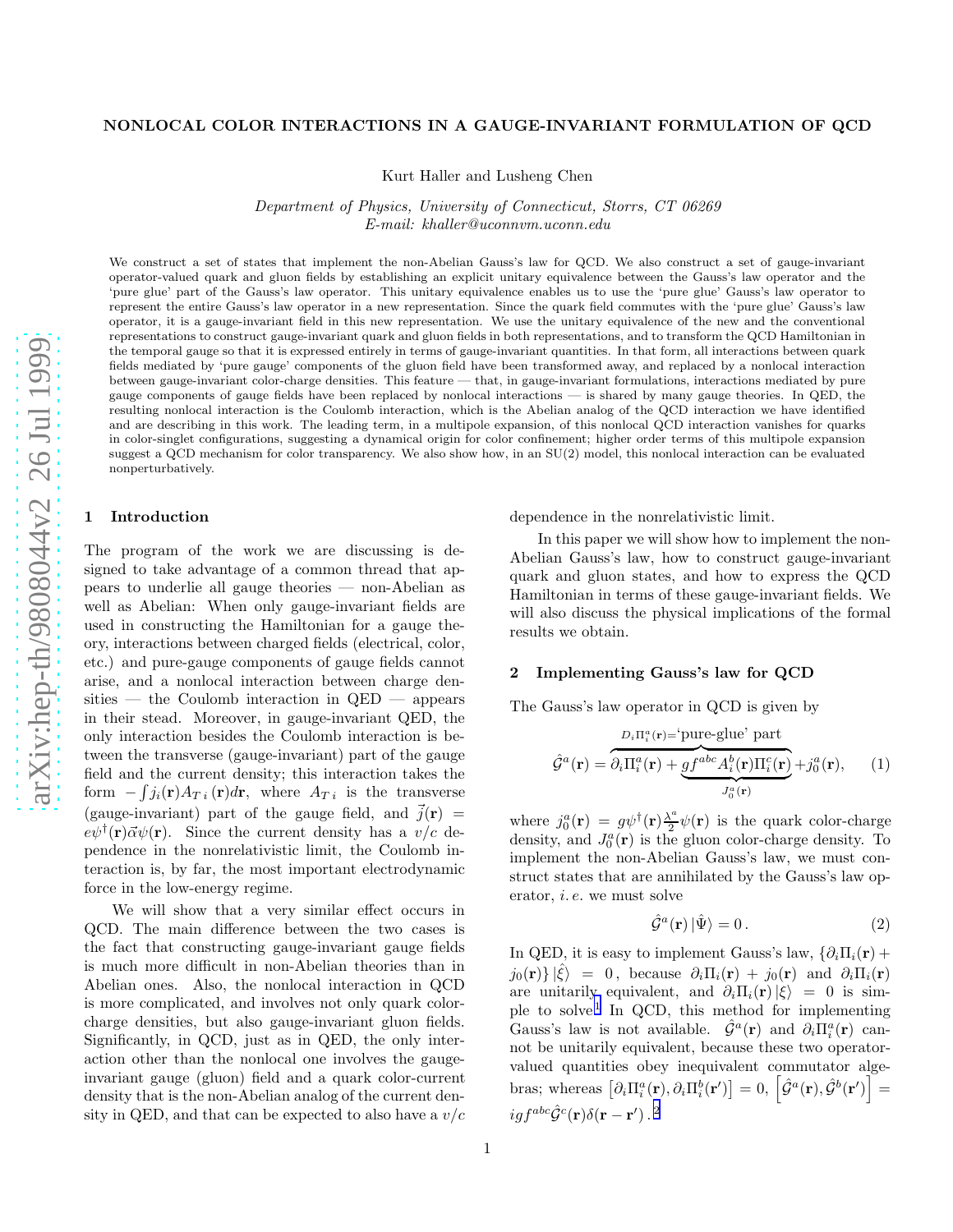We will initially implement the 'pure glue' form of Gauss's law for QCD,

$$
D_i \Pi_i^a(\mathbf{r}) |\Psi\rangle = 0 , \qquad (3)
$$

by constructing a state  $|\Psi\rangle = \Psi |\phi\rangle$ , for which  $D_i \Pi_i^a(\mathbf{r}) |\Psi\rangle = \{ \partial_i \Pi_i^a(\mathbf{r}) + J_0^a(\mathbf{r}) \} \Psi |\phi\rangle = 0; |\phi\rangle$  represents a state that is annihilated by  $\partial_i \Pi_i^a(\mathbf{r})$  — the so-called 'Fermi' state.<sup>[3](#page-4-0)</sup> We then seek to construct an operator  $\Psi$ , for which

$$
[\partial_i \Pi_i^a(\mathbf{r}), \Psi] = -J_0^a(\mathbf{r}) \Psi + B_Q^a(\mathbf{r}). \tag{4}
$$

where  $B_Q^a(\mathbf{r})$  is an operator that has  $\partial_i \Pi_i^a(\mathbf{r})$  on its extreme right. Eq.(4) is essentially an operator differential equation, in which the commutator,  $[\partial_i \Pi_i^a(\mathbf{r}), \Psi]$ , is a derivative.

We have found a solution of this equation,<sup>[4](#page-4-0)</sup> in which  $\Psi$  is expressed as

$$
\Psi = ||\exp(\mathcal{A})||\tag{5}
$$

with

$$
\mathcal{A} = i \int d\mathbf{r} \, \overline{\mathcal{A}_i^{\gamma}}(\mathbf{r}) \, \Pi_i^{\gamma}(\mathbf{r}), \qquad (6)
$$

and with  $\overline{\mathcal{A}_i^{\gamma}}(\mathbf{r})$  represented as the series

$$
\overline{\mathcal{A}_i^{\gamma}}(\mathbf{r}) = \sum_{n=1}^{\infty} g^n \mathcal{A}_{(n)i}^{\gamma}(\mathbf{r}) . \qquad (7)
$$

The  $\mathcal{A}_{\alpha}^{\gamma}$  $C_{(n)i}^{\gamma}(\mathbf{r})$  are nonlinear functionals of transverse and longitudinal parts of gauge fields, but are independent of the canonical momentum  $\Pi_i^{\gamma}(\mathbf{r})$ . The ordered product  $\parallel \exp(\mathcal{A}) \parallel$  is defined so that, in the  $n^{th}$  order term,  $\|(\mathcal{A})^n\|$  , all functionals of the gauge field  $A_i^a$  are to the *left of* all functionals of the canonical momenta  $\Pi_j^b$ . We refer to  $\overline{\mathcal{A}_i^{\gamma}}(\mathbf{r})$  as the *resolvent gauge field.* 

The requirement that  $|\Psi\rangle$  implement Gauss's law can be translated into a condition on the resolvent gauge field. Before we formulate this condition, we first define the following quantities:

 $\mathcal{X}^{\alpha}(\mathbf{r}) = \frac{\partial_j}{\partial^2} A^{\alpha}_j(\mathbf{r}) \text{ and } \mathcal{R}^{\vec{\alpha}}_{(\eta)}(\mathbf{r}) = \prod_{m=1}^{\eta} \mathcal{X}^{\alpha[m]}(\mathbf{r}),$ which are functionals of gauge fields;  $\overline{\mathcal{Y}^{\alpha}}(\mathbf{r}) = \frac{\partial_j}{\partial^2} \overline{\mathcal{A}_j^{\alpha}}(\mathbf{r})$ and  $\mathcal{M}_{(\eta)}^{\vec{\alpha}}(\mathbf{r}) = \prod_{m=1}^{\eta} \overline{\mathcal{V}^{\alpha[m]}}(\mathbf{r})$ , which have structures similar to  $\mathcal{X}^{\alpha}(\mathbf{r})$  and  $\mathcal{R}_{(\eta)}^{\vec{\alpha}}(\mathbf{r})$  respectively, but which are functionals of the resolvent gauge fields. We also need to define:

$$
f_{(\eta)}^{\vec{\alpha}\beta\gamma} = f^{\alpha[1]\beta b[1]} f^{b[1]\alpha[2]b[2]} f^{b[2]\alpha[3]b[3]} \times \cdots
$$
  
 
$$
\times f^{b[\eta-2]\alpha[\eta-1]b[\eta-1]} f^{b[\eta-1]\alpha[\eta]\gamma} ; \qquad (8)
$$

these are chains of structure constants whose 'links' are summed over repeated indices.

The condition on the resolvent gauge field that is equivalent to implementing the 'pure glue' Gauss's law, is

$$
igf^{a\beta d}A_i^{\beta}(\mathbf{r})\int d\mathbf{r}'[\Pi_i^d(\mathbf{r}),\overline{A_j^{\gamma}}(\mathbf{r}')]V_j^{\gamma}(\mathbf{r}') +\ni\int d\mathbf{r}'[\partial_i\Pi_i^a(\mathbf{r}),\overline{A_j^{\gamma}}(\mathbf{r}')]V_j^{\gamma}(\mathbf{r}') + gf^{a\mu d}A_i^{\mu}(\mathbf{r})V_i^d(\mathbf{r})\n= \sum_{\eta=1} \frac{g^{\eta+1}B(\eta)}{\eta!}f^{a\beta c}f^{\vec{\alpha} c\gamma}_{(\eta)}A_i^{\beta}(\mathbf{r})\frac{\partial_i}{\partial^2}\left(\mathcal{M}_{(\eta)}^{\vec{\alpha}}(\mathbf{r})\partial_jV_j^{\gamma}(\mathbf{r})\right) -\n\sum_{\eta=0} \sum_{t=1} (-1)^{t-1}g^{t+\eta}\frac{B(\eta)}{\eta!(t-1)!(t+1)} \times\nf^{\vec{\mu}a\lambda}_{(t)}f^{\vec{\alpha}\lambda\gamma}_{(\eta)}\mathcal{R}_{(t)}^{\vec{\mu}}(\mathbf{r})\mathcal{M}_{(\eta)}^{\vec{\alpha}}(\mathbf{r})\partial_iV_i^{\gamma}(\mathbf{r})\n-gf^{a\beta d}A_i^{\beta}(\mathbf{r})\sum_{\eta=0} \sum_{t=1} (-1)^t g^{t+\eta}\frac{B(\eta)}{\eta!(t+1)!} \times\nf^{\vec{\mu}d\lambda}_{(t)}f^{\vec{\alpha}\lambda\gamma}_{(\eta)}\frac{\partial_i}{\partial^2}\left(\mathcal{R}_{(t)}^{\vec{\mu}}(\mathbf{r})\mathcal{M}_{(\eta)}^{\vec{\alpha}}(\mathbf{r})\partial_jV_j^{\gamma}(\mathbf{r})\right), \qquad (9)
$$

where  $B(\eta)$  is the  $\eta^{th}$  Bernoulli number, and  $V_j^{\gamma}(\mathbf{r})$  represents any arbitrary vector field in the adjoint representation of SU(3).

We have solved Eq. $(9)$ ;<sup>[5](#page-4-0)</sup> The solution is given by

$$
\int d\mathbf{r} \overline{\mathcal{A}_{j}^{\gamma}}(\mathbf{r}) V_{j}^{\gamma}(\mathbf{r}) = \sum_{\eta=1}^{\infty} \frac{i g^{\eta}}{\eta!} \int d\mathbf{r} \left\{ \psi_{(\eta)j}^{\gamma}(\mathbf{r}) + f_{(\eta)}^{\vec{\alpha}\beta\gamma} \mathcal{M}_{(\eta)}^{\vec{\alpha}}(\mathbf{r}) \overline{B_{(\eta)j}^{\beta}}(\mathbf{r}) \right\} V_{j}^{\gamma}(\mathbf{r}), \qquad (10)
$$

where

$$
\psi_{(\eta)i}^{\gamma}(\mathbf{r}) = (-1)^{\eta-1} f_{(\eta)}^{\vec{\alpha}\beta\gamma} \mathcal{R}_{(\eta)}^{\vec{\alpha}}(\mathbf{r}) \mathcal{Q}_{(\eta)i}^{\beta}(\mathbf{r}) \qquad (11)
$$

with 
$$
Q_{(\eta)i}^{\beta}(\mathbf{r}) = [a_i^{\beta}(\mathbf{r}) + \frac{\eta}{(\eta+1)} x_i^{\beta}(\mathbf{r})],
$$
 (12)

and

$$
\overline{\mathcal{B}^{\beta}_{(\eta)i}}(\mathbf{r}) = a_i^{\beta}(\mathbf{r}) + \left(\delta_{ij} - \frac{\eta}{(\eta+1)} \frac{\partial_i \partial_j}{\partial^2}\right) \overline{\mathcal{A}_j^{\beta}}(\mathbf{r});\qquad(13)
$$

 $a_i^{\alpha}$  and  $x_i^{\alpha}$  designate the transverse and longitudinal parts of the gauge field  $A_i^{\alpha}(\mathbf{r})$  respectively. Eq.(10) calls for summations over the multiplicity index  $\eta$ , which labels the multiplicity of  $\overline{\mathcal{Y}^{\alpha}}(\mathbf{r})$  factors in  $\mathcal{M}^{\vec{\alpha}}_{(\eta)}(\mathbf{r})$ , and the multiplicity of  $\mathcal{X}^{\alpha}(\mathbf{r})$  factors in  $\mathcal{R}_{(\eta)}^{\vec{\alpha}}(\mathbf{r})$ . This multiplicity of factors makes Eq.(10) a nonlinear integral equation that specifies the resolvent gauge field  $\overline{\mathcal{A}^{\gamma}_{j}}(\mathbf{r})$  recursively. The possibility that this nonlinear equation has multiple solutions, and that these multiple solutions correspond to different physical regimes, is interesting, but as yet unexplored.

In our earlier work,  $5$  we proved that Eq.(10) is a solution of  $Eq.(9)$  — a proof that we have referred to as the 'fundamental theorem' — and that the resolvent gauge field, therefore, is the operator-valued field required for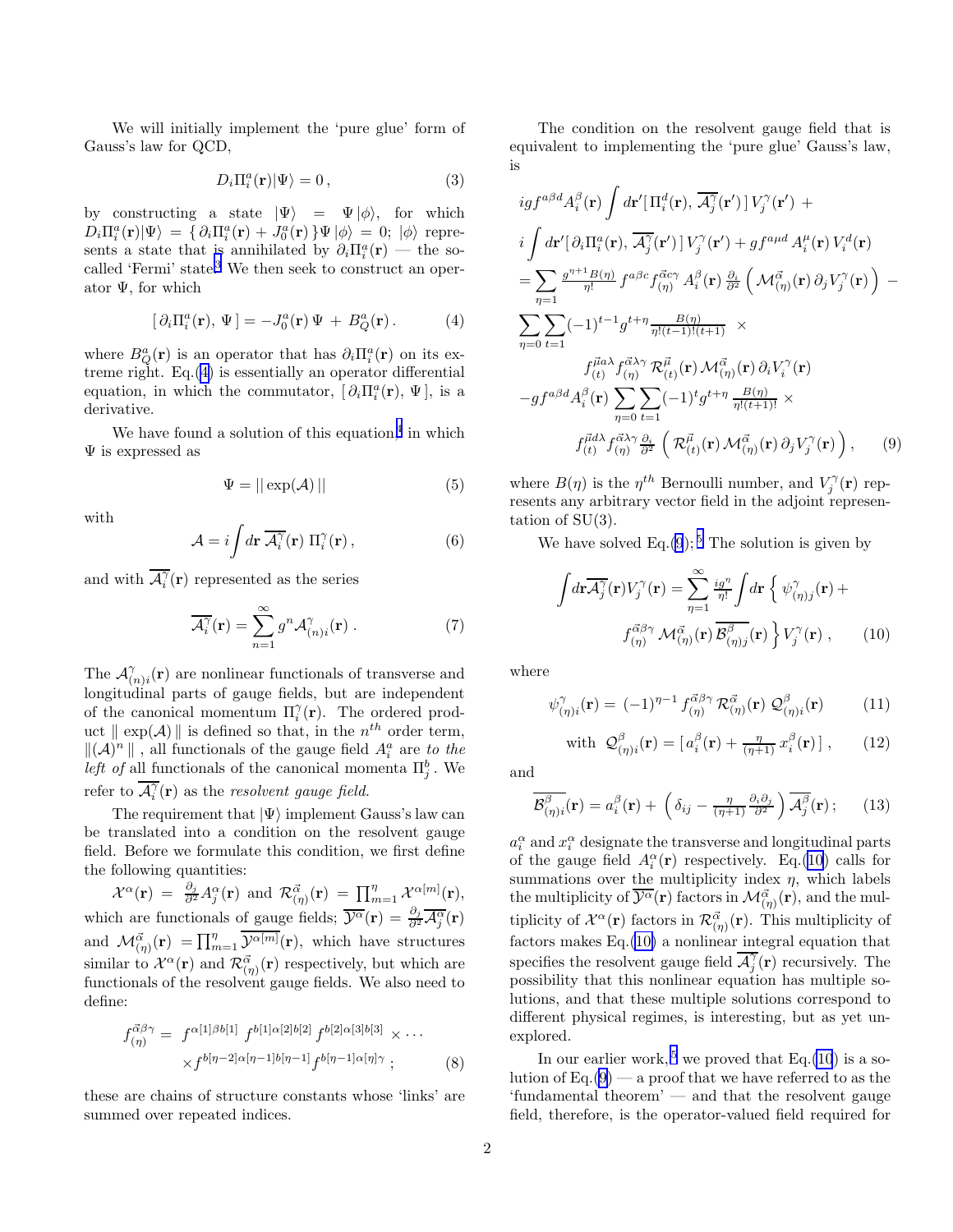the implementation of the non-Abelian Gauss's law. We will see, in the remainder of this paper, that the resolvent gauge field plays a pivotal role in the construction of gauge-invariant fields and in the transformation of the QCD Hamiltonian to a functional of gauge-invariant fields.

#### 3 Gauge-invariant quark and gluon fields

The observation that underlies the construction of gaugeinvariant quark and gluon fields is that the Gauss's law operator,  $\hat{\mathcal{G}}^a(\mathbf{r})$ , and the 'pure glue' Gauss' law operator  $\mathcal{G}^a(\mathbf{r}) = D_i \Pi_i^a(\mathbf{r})$  are unitarily equivalent. In earlier work,<sup>[5](#page-4-0)</sup> we have shown that

$$
\hat{\mathcal{G}}^a(\mathbf{r}) = \mathcal{U}_{\mathcal{C}} \mathcal{G}^a(\mathbf{r}) \mathcal{U}_{\mathcal{C}}^{-1},\tag{14}
$$

where  $\mathcal{U}_{\mathcal{C}} = \exp(\mathcal{C}_0) \exp(\bar{\mathcal{C}})$  with  $\mathcal{C}_0$  and  $\bar{\mathcal{C}}$  given by

$$
\mathcal{C}_0 = i \int d\mathbf{r} \, \mathcal{X}^\alpha(\mathbf{r}) \, j_0^\alpha(\mathbf{r}) \;, \quad \text{and} \tag{15}
$$

$$
\bar{\mathcal{C}} = i \int d\mathbf{r} \, \overline{\mathcal{Y}^{\alpha}}(\mathbf{r}) \, j_0^{\alpha}(\mathbf{r}) \, . \tag{16}
$$

We are therefore free to interpret the 'pure glue' Gauss's law operator  $\mathcal{G}^a(\mathbf{r})$  as the complete Gauss's law operator,  $\hat{\mathcal{G}}^a(\mathbf{r})$ , in a different, unitarily equivalent representation. We will refer to the conventional representation, in which  $\hat{\mathcal{G}}^a(\mathbf{r})$  is the complete Gauss's law operator and  $\mathcal{G}^a(\mathbf{r})$  the 'pure glue' Gauss's law operator, as the  $\mathcal C$  representation; and the new representation, in which  $\mathcal{G}^a(\mathbf{r})$  is the unitarily transformed *complete* Gauss's law operator, as the  $N$ representation. It is manifest that the spinor (quark) field  $\psi(\mathbf{r})$  commutes with  $\mathcal{G}^a(\mathbf{r})$ . Since the Gauss's law operator is the generator of gauge transformations,  $\psi(\mathbf{r})$ is a gauge-invariant spinor (quark) field in the  $\mathcal N$  representation. To find the corresponding gauge-invariant quark field in the  $\mathcal C$  representation, we apply the transformation that appears in Eq.(14), and obtain

$$
\psi_{\mathsf{GI}}(\mathbf{r}) = \mathcal{U}_{\mathcal{C}} \psi(\mathbf{r}) \mathcal{U}_{\mathcal{C}}^{-1} = V_{\mathcal{C}}(\mathbf{r}) \psi(\mathbf{r}) \tag{17}
$$

where

$$
V_C(\mathbf{r}) = \exp\left(-ig\overline{\mathcal{Y}^{\alpha}}(\mathbf{r})\frac{\lambda^{\alpha}}{2}\right) \exp\left(-ig\mathcal{X}^{\alpha}(\mathbf{r})\frac{\lambda^{\alpha}}{2}\right) , \quad (18)
$$

and the  $\lambda^h$  represent the Gell-Mann SU(3) matrices.  $V_{\mathcal{C}}(\mathbf{r})$  could be written as  $\exp(-ig\mathcal{Z}^{\alpha}(\mathbf{r})\frac{\lambda^{\alpha}}{2})$ , where the Baker-Hausdorff-Campbell theorem can be used to express  $\mathcal{Z}^{\alpha}$  as a functional of  $\mathcal{X}^{\alpha}$  and  $\overline{\mathcal{Y}^{\alpha}}$ .  $V_{\mathcal{C}}(\mathbf{r})$  takes the form of a unitary operator that carries out a gauge transformation on the spinor field  $\psi(\mathbf{r})$ ; but, in this case,  $\mathcal{Z}^{\alpha}$  is not a c-number function in the adjoint representation of SU(3), but is a complicated functional of the gauge field. Under a gauge transformation, precisely compensating transformations are made on  $\psi(\mathbf{r})$ 

and  $V_c(\mathbf{r})$ , so that  $\psi_{\text{GI}}(\mathbf{r})$  is strictly gauge-invariant. When they appear In the  $N$  representation, the colorcharge and color-current densities,  $j_0^a(\mathbf{r}) = g\psi^{\dagger}(\mathbf{r})\frac{\lambda^a}{2}$  $\frac{\sqrt{2}}{2}\psi(\mathbf{r})$ and  $j_i^a(\mathbf{r}) = g\psi^{\dagger}(\mathbf{r})\alpha_i \frac{\lambda^a}{2}$  $\frac{\mathbf{r}^2}{2}\psi(\mathbf{r})$  respectively, therefore are gauge-invariant, although, in the  $C$  representation, both of these quantities transform gauge-covariantly, as vectors in the adjoint representation of SU(3). In the  $\mathcal N$ representation, the quark field  $\psi(\mathbf{r})$  implicitly includes enough of the gluon field to achieve this gauge invariance.

We have used  $Eq.(17)$  to find the gauge-invariant gluon field

$$
[A_{\mathsf{GI}i}^{b}(\mathbf{r})\frac{\lambda^{b}}{2}] = V_{\mathcal{C}}(\mathbf{r})[A_{i}^{b}(\mathbf{r})\frac{\lambda^{b}}{2}]V_{\mathcal{C}}^{-1}(\mathbf{r}) + \frac{i}{g}V_{\mathcal{C}}(\mathbf{r})\partial_{i}V_{\mathcal{C}}^{-1}(\mathbf{r}),
$$
\n(19)

or, equivalently, [5](#page-4-0)

$$
A_{\mathsf{GI}\,i}^{b}(\mathbf{r}) = A_{T\,i}^{b}(\mathbf{r}) + [\delta_{ij} - \frac{\partial_{i}\partial_{j}}{\partial^{2}}] \overline{\mathcal{A}_{j}^{b}}(\mathbf{r}). \tag{20}
$$

We observe that, as in QED, the gauge-invariant gauge field  $A_{GI}^b(\mathbf{r})$  is transverse. But it is not merely the transverse part of the gauge field. In contrast to the gaugeinvariant gauge field in QED,  $A_{GI}^b(\mathbf{r})$  also involves the transverse part of the resolvent gauge field.

We have expanded  $\psi_{GI}(\mathbf{r})$  and  $A_{GI}^b(\mathbf{r})$ , and have verified that our gauge-invariant quark and gluon fields agree with the perturbative calculations of Lavelle, McMullan, et. al. to the highest order to which their perturbative calculations were available. [6](#page-4-0),[7](#page-4-0)

# 4 A gauge-invariant QCD Hamiltonian

We have been able to express the QCD Hamiltonian

$$
H_{\mathcal{QCD}} = \int d\mathbf{r} \left\{ \frac{1}{2} \Pi_i^a(\mathbf{r}) \Pi_i^a(\mathbf{r}) + \frac{1}{4} F_{ij}^a(\mathbf{r}) F_{ij}^a(\mathbf{r}) + \psi^\dagger(\mathbf{r}) \left[ \beta m - i \alpha_i \left( \partial_i - i g A_i^a(\mathbf{r}) \frac{\lambda^{\alpha}}{2} \right) \right] \psi(\mathbf{r}) \right\}, \tag{21}
$$

entirely in terms of gauge-invariant quark and gluon fields,<sup>[8](#page-4-0)</sup> by systematically transforming it, term by term, from the  $\mathcal C$  to the  $\mathcal N$  representation. Under this transformation,  $\psi(\mathbf{r}) \rightarrow V_{\mathcal{C}}^{-1}(\mathbf{r}) \psi(\mathbf{r}), \ \psi^{\dagger}(\mathbf{r}) \rightarrow \psi^{\dagger}(\mathbf{r}) V_{\mathcal{C}}(\mathbf{r}),$  but the gauge field remains untransformed. Shifting  $V_c(\mathbf{r})$  to the right and  $V_c^{-1}(\mathbf{r})$  to the left until they encounter the  $A_i^a(\mathbf{r})\frac{\lambda^a}{2}$  $\frac{C}{2}$ , turns the second line of Eq.(21) into  $\int d\mathbf{r} \, \psi^{\dagger}(\mathbf{r}) \left(\beta m - i\alpha_i\partial_i\right) \psi(\mathbf{r}) + \tilde{H}_{j-A}, \text{ with}$ 

$$
\tilde{H}_{j-A} = -\int d\mathbf{r} \overbrace{g \,\psi^{\dagger}(\mathbf{r}) \alpha_i \frac{\lambda^h}{2} \psi(\mathbf{r})}^{\substack{j_i^h(\mathbf{r})} \Lambda} A_{\mathsf{GI}i}^h(\mathbf{r}) \,. \tag{22}
$$

 $F_{ij}^a(\mathbf{r})F_{ij}^a(\mathbf{r})$  remains untransformed in this process, but we found that this similarity transformation, when applied to  $\Pi_i^a(\mathbf{r})\Pi_i^a(\mathbf{r})$ , generates nonlocal interactions be-tween color-charge densities which we will discuss below.<sup>[8](#page-4-0)</sup>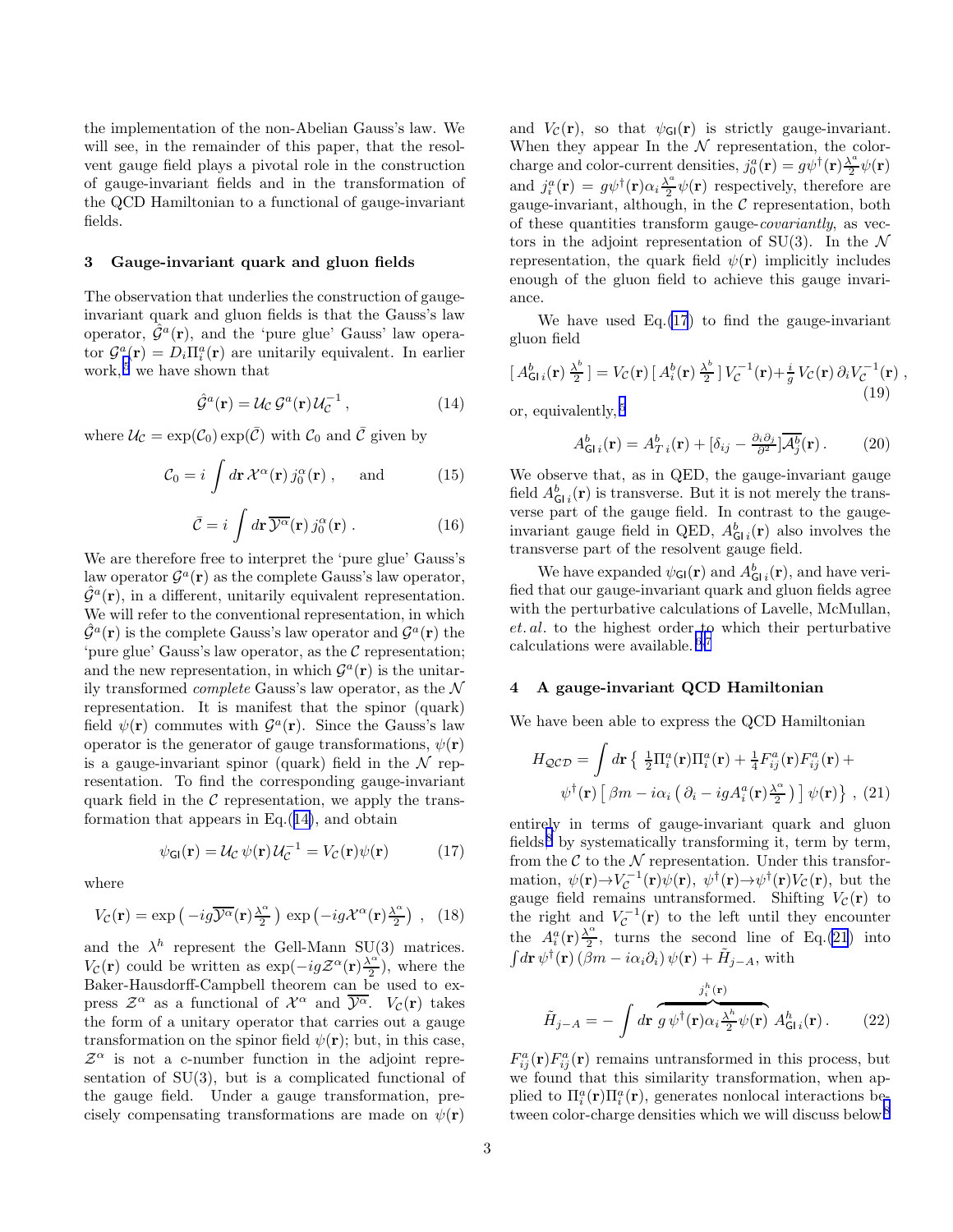<span id="page-3-0"></span>The QCD Hamiltonian that results from the transformation to the  $N$  representation is

$$
\tilde{H}_{\mathcal{QCD}} = \int d\mathbf{r} \left\{ \frac{1}{2} \Pi_i^a(\mathbf{r}) \Pi_i^a(\mathbf{r}) + \frac{1}{4} F_{ij}^a(\mathbf{r}) F_{ij}^a(\mathbf{r}) + \psi^\dagger(\mathbf{r}) \left[ \beta m - i \alpha_i \partial_i \right] \psi(\mathbf{r}) \right\} + \tilde{H}', \tag{23}
$$

where  $\tilde{H}'$  describes interactions involving the gaugeinvariant quark field. The parts of  $\tilde{H}'$  relevant to the dynamics of quarks and gluons can be expressed as

$$
\tilde{H}' = \tilde{H}_{j-A} + \tilde{H}_{LR},\qquad(24)
$$

where  $H_{LR}$  is the nonlocal interaction

$$
\tilde{H}_{LR} = H_{g-Q} + H_{Q-Q} \,. \tag{25}
$$

We will initially focus our attention on  $H_{Q-Q}$  in this report, since it illustrates the most important features of our work. A useful formulation of  $H_{Q-Q}$  can be given as [9](#page-4-0)

$$
H_{Q-Q} = \frac{1}{2} \int d\mathbf{r} d\mathbf{x} \, j_0^b(\mathbf{r}) \mathcal{F}^{ba}(\mathbf{r}, \mathbf{x}) j_0^a(\mathbf{x}). \tag{26}
$$

where the Green's function  $\mathcal{F}^{ba}(\mathbf{r}, \mathbf{x})$  is represented as

$$
\mathcal{F}^{ba}(\mathbf{r}, \mathbf{x}) = \frac{\delta_{ab}}{4\pi |\mathbf{r} - \mathbf{x}|} +
$$
  
2g  $f^{\delta_{(1)}ba} \int \frac{d\mathbf{y}}{4\pi |\mathbf{r} - \mathbf{y}|} A^{\delta_{(1)}}_{\mathsf{GI}i}(\mathbf{y}) \partial_i \frac{1}{4\pi |\mathbf{y} - \mathbf{x}|} +$   
... + ... +

$$
(-1)^{(n-1)}(n+1)g^n f^{\delta_{(1)}bs_{(1)}} f^{s_{(1)}\delta_{(2)}s_{(2)}} \cdots f^{s_{(n-1)}\delta_{(n)}a} \times
$$

$$
\int \frac{d\mathbf{y}_1}{4\pi |\mathbf{r} - \mathbf{y}_1|} A_{\mathsf{GI}i}^{\delta_{(1)}}(\mathbf{y}_1) \partial_i \int \frac{d\mathbf{y}_2}{4\pi |\mathbf{y}_1 - \mathbf{y}_2|} \times A_{\mathsf{GI}j}^{\delta_{(2)}}(\mathbf{y}_2) \partial_j \int \frac{d\mathbf{y}_3}{4\pi |\mathbf{y}_2 - \mathbf{y}_3|} \cdots \int \frac{d\mathbf{y}_n}{4\pi |\mathbf{y}_{(n-1)} - \mathbf{y}_n|} \times A_{\mathsf{GI} \ell}^{\delta_{(n)}}(\mathbf{y}_n) \partial_\ell \frac{1}{4\pi |\mathbf{y}_n - \mathbf{x}|} + \cdots
$$
 (27)

We make the following observations about  $\mathcal{F}^{ba}(\mathbf{r}, \mathbf{x})$ : The initial term resembles the Coulomb interaction. The infinite series of further terms consists of chains through which the interaction is transmitted from one colorcharge density to the other. Each chain contains a succession of 'links', which have the characteristic form

$$
\text{link} = gf^{s_{(1)}\delta s_{(2)}} A^{\delta}_{\mathsf{GI}j}(\mathbf{x}) \partial_j \frac{1}{4\pi |\mathbf{x} - \mathbf{y}|}. \tag{28}
$$

The 'links' are coupled through summations over the  $s_{(n)}$  indices and integrations over the spatial variables. As noted before, all the quantities in  $H_{Q-Q}$  are gaugeinvariant — the color-charge density  $j_0^b(\mathbf{r})$  as well as the

gauge field  $A_{\mathsf{GI}_j}^{\delta}(\mathbf{x})$ .  $H_{g-Q}$  — the other nonlocal interaction in  $H_{LR}$  — couples quark to gluon color charge density. In  $H_{q-Q}$  the quark color-charge density is coupled, through the same Green's function  $\mathcal{F}^{ba}(\mathbf{r}, \mathbf{x})$ , to a gauge-invariant expression describing 'glue'-color, which we have found to be  $8,9$  $8,9$  $8,9$ 

$$
\mathsf{K}^d_g(\mathbf{r}) = gf^{d\sigma e} \mathsf{Tr}\left[V_{\mathcal{C}}^{-1}(\mathbf{r})\frac{\lambda^e}{2}V_{\mathcal{C}}(\mathbf{r})\frac{\lambda^b}{2}\right]A^{\sigma}_{\mathsf{GI}i}(\mathbf{r})\Pi^b_i(\mathbf{r})\,.
$$

The chains that constitute  $\mathcal{F}^{ba}(\mathbf{r}, \mathbf{x})$  — coupled links, in which the  $n^{th}$  order chain is a product of n links — suggest features closely associated with QCD: flux tubes, 'string'-like structures tying colored objects to each other, etc. But these rudimentary analogies only serve to direct our attention to potentially important features of this interaction — they do not, by themselves, demonstrate a physical effect.

With regard to  $\tilde{H}_{j-A}$ , we observe that the colorcurrent density  $j_i^h(\mathbf{r})$  has a configuration-space structure that is similar to that of the electric current density in QED. We can therefore reasonably expect that it, too, will manifest a  $v/c$  dependence for nonrelativistic quarks interacting with the purely transverse  $A_{\mathsf{GI}\,j}^{\delta}(\mathbf{x})$ , and that  $H_{LR}$  will be of predominant importance in the low-energy QCD regime.

#### 5 Quark confinement and color transparency

The use of Eqs.(26) and (27) to explicitly evaluate an effective 'potential' between quark color-charge densities is precluded, at the present time, by the fact that we have not yet found an expression for the gauge-invariant gauge field  $A_{GIj}^{\delta}(\mathbf{x})$ . However, we can draw some important conclusions from the general form of Eqs.(26) and (27).

If we assume that the Green's function  $\mathcal{F}^{ba}(\mathbf{r}, \mathbf{x})$ varies smoothly as a function of x, when evaluated in an appropriately chosen state, and that quarks, or configurations of quarks, are localized in wave packets whose size is small enough so that  $\mathcal{F}^{ba}(\mathbf{r}, \mathbf{x})$  varies only moderately over the space occupied by these wave packets, then we are entitled to make a 'color-multipole' expansion of the expression  $\int \mathcal{F}^{ba}(\mathbf{r}, \mathbf{x}) j_0^a(\mathbf{x}) d\mathbf{x}$  — which appears in Eq.(26) —about the point  $\mathbf{x} = \mathbf{x}_0$ , in the form

$$
\int d\mathbf{x} \left\{ \mathcal{F}^{ba}(\mathbf{r}, \mathbf{x}_0) + X_i \partial_i \mathcal{F}^{ba}(\mathbf{r}, \mathbf{x}_0) + \frac{1}{2} X_i X_j \partial_i \partial_j \mathcal{F}^{ba}(\mathbf{r}, \mathbf{x}_0) + \cdots \right\} j_0^a(\mathbf{x}) \quad (29)
$$

where  $X_i = (x - x_0)_i$  and  $\partial_i = \partial/\partial x_i$ . When we perform the integration in Eq. (29), the first term contributes  $\mathcal{F}^{ba}(\mathbf{r}, \mathbf{x}_0) \mathcal{Q}^a$ , where  $\mathcal{Q}^a = \int d\mathbf{x} j_0^a(\mathbf{x})$  (the integrated "color charge"). Since the color charge is the generator